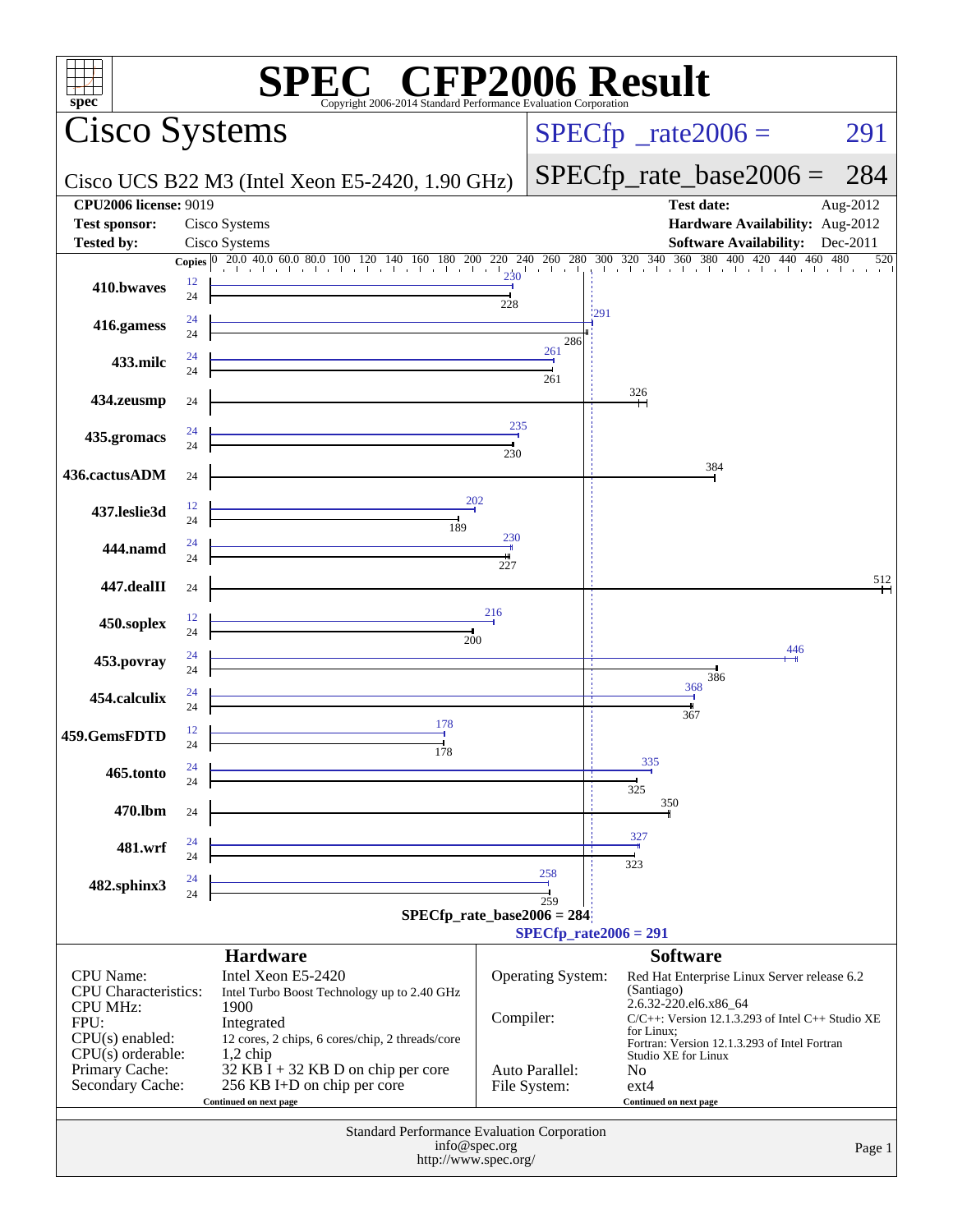

# Cisco Systems

#### $SPECTp_rate2006 = 291$

Cisco UCS B22 M3 (Intel Xeon E5-2420, 1.90 GHz)

#### [SPECfp\\_rate\\_base2006 =](http://www.spec.org/auto/cpu2006/Docs/result-fields.html#SPECfpratebase2006) 284

| <b>CPU2006 license: 9019</b>                                               |                                                                                                                                                 |                                                                                    | <b>Test date:</b><br>Aug- $2012$                                 |
|----------------------------------------------------------------------------|-------------------------------------------------------------------------------------------------------------------------------------------------|------------------------------------------------------------------------------------|------------------------------------------------------------------|
| <b>Test sponsor:</b>                                                       | Cisco Systems                                                                                                                                   |                                                                                    | Hardware Availability: Aug-2012                                  |
| <b>Tested by:</b>                                                          | Cisco Systems                                                                                                                                   |                                                                                    | <b>Software Availability:</b><br>$Dec-2011$                      |
| L3 Cache:<br>Other Cache:<br>Memory:<br>Disk Subsystem:<br>Other Hardware: | 15 MB I+D on chip per chip<br>None<br>96 GB (12 x 8 GB 2Rx4 PC3-12800R-11, ECC, running<br>at 1333 MHz and CL9)<br>146 GB 15000 RPM SAS<br>None | <b>System State:</b><br><b>Base Pointers:</b><br>Peak Pointers:<br>Other Software: | Run level 3 (multi-user)<br>$32/64$ -bit<br>$32/64$ -bit<br>None |

#### **[Results Table](http://www.spec.org/auto/cpu2006/Docs/result-fields.html#ResultsTable)**

|                  | <b>Base</b>    |                 |              |                |            | <b>Peak</b>    |            |                        |                         |              |                |              |                |              |
|------------------|----------------|-----------------|--------------|----------------|------------|----------------|------------|------------------------|-------------------------|--------------|----------------|--------------|----------------|--------------|
| <b>Benchmark</b> | <b>Copies</b>  | <b>Seconds</b>  | Ratio        | <b>Seconds</b> | Ratio      | <b>Seconds</b> | Ratio      | <b>Copies</b>          | <b>Seconds</b>          | <b>Ratio</b> | <b>Seconds</b> | <b>Ratio</b> | <b>Seconds</b> | <b>Ratio</b> |
| 410.bwayes       | 24             | 1430            | 228          | 1427           | 229        | 1431           | 228        | 12                     | 708                     | 230          | 708            | 230          | 708            | 230          |
| 416.gamess       | 24             | 1636            | 287          | 1652           | 284        | 1641           | 286        | 24                     | 1615                    | 291          | 1618           | 291          | 1617           | 291          |
| 433.milc         | 24             | 844             | 261          | 846            | 261        | 845            | 261        | 24                     | 844                     | 261          | 844            | 261          | 841            | 262          |
| $434$ . zeusmp   | 24             | 670             | 326          | 656            | 333        | 670            | <b>326</b> | 24                     | 670                     | 326          | 656            | 333          | 670            | 326          |
| 435.gromacs      | 24             | 741             | 231          | 744            | <b>230</b> | 746            | <b>230</b> | 24                     | 729                     | 235          | 731            | 235          | 730            | 235          |
| 436.cactusADM    | 24             | 747             | 384          | 746            | 385        | 746            | 384        | 24                     | 747                     | 384          | 746            | 385          | 746            | 384          |
| 437.leslie3d     | 24             | 1196            | 189          | 1193           | 189        | 1197           | <b>188</b> | 12                     | 560                     | 202          | 560            | 201          | 558            | 202          |
| 444.namd         | 24             | 849             | 227          | 845            | 228        | 855            | 225        | 24                     | 842                     | 229          | 837            | 230          | 838            | 230          |
| 447.dealII       | 24             | 537             | 511          | 536            | 512        | 530            | 518        | 24                     | 537                     | 511          | 536            | 512          | 530            | 518          |
| $450$ .soplex    | 24             | 1004            | 199          | 1001           | 200        | 1000           | <b>200</b> | 12                     | 465                     | 215          | 464            | 216          | 464            | 216          |
| 453.povray       | 24             | 331             | 385          | 331            | 386        | 330            | 387        | 24                     | <b>286</b>              | 446          | 286            | 447          | 292            | 438          |
| 454.calculix     | 24             | 539             | 367          | 541            | 366        | 540            | 367        | 24                     | 537                     | 368          | 536            | 369          | 538            | 368          |
| 459.GemsFDTD     | 24             | 1429            | 178          | 1431           | 178        | 1434           | <b>178</b> | 12                     | 716                     | 178          | 713            | 179          | 713            | <u>178</u>   |
| 465.tonto        | 24             | 727             | 325          | 727            | 325        | 726            | 325        | 24                     | 704                     | 335          | 704            | 335          | 702            | 336          |
| 470.1bm          | 24             | 942             | <b>350</b>   | 942            | 350        | 945            | 349        | 24                     | 942                     | 350          | 942            | 350          | 945            | 349          |
| 481.wrf          | 24             | 830             | 323          | 830            | 323        | 830            | <b>323</b> | 24                     | 824                     | 326          | 820            | <u>327</u>   | 820            | 327          |
| 482.sphinx3      | 24             | 1812            | 258          | 1809           | 259        | 1807           | 259        | 24                     | 1817                    | 257          | 1815           | 258          | 1816           | 258          |
| $\mathbf{r}$     | $\mathbf{1}$ . | $\cdot$ $\cdot$ | $\mathbf{I}$ | 1.1.1.1        |            |                | $T = 1.1$  | 1.11<br>$\blacksquare$ | $\cdot$ $\cdot$ $\cdot$ |              |                |              |                |              |

Results appear in the [order in which they were run.](http://www.spec.org/auto/cpu2006/Docs/result-fields.html#RunOrder) Bold underlined text [indicates a median measurement.](http://www.spec.org/auto/cpu2006/Docs/result-fields.html#Median)

#### **[Submit Notes](http://www.spec.org/auto/cpu2006/Docs/result-fields.html#SubmitNotes)**

 The numactl mechanism was used to bind copies to processors. The config file option 'submit' was used to generate numactl commands to bind each copy to a specific processor. For details, please see the config file.

#### **[Operating System Notes](http://www.spec.org/auto/cpu2006/Docs/result-fields.html#OperatingSystemNotes)**

Stack size set to unlimited using "ulimit -s unlimited"

#### **[Platform Notes](http://www.spec.org/auto/cpu2006/Docs/result-fields.html#PlatformNotes)**

 Sysinfo program /opt/cpu2006-1.2/config/sysinfo.rev6800 \$Rev: 6800 \$ \$Date:: 2011-10-11 #\$ 6f2ebdff5032aaa42e583f96b07f99d3 running on localhost.localdomain Thu Aug 16 18:13:59 2012 Continued on next page

> Standard Performance Evaluation Corporation [info@spec.org](mailto:info@spec.org) <http://www.spec.org/>

Page 2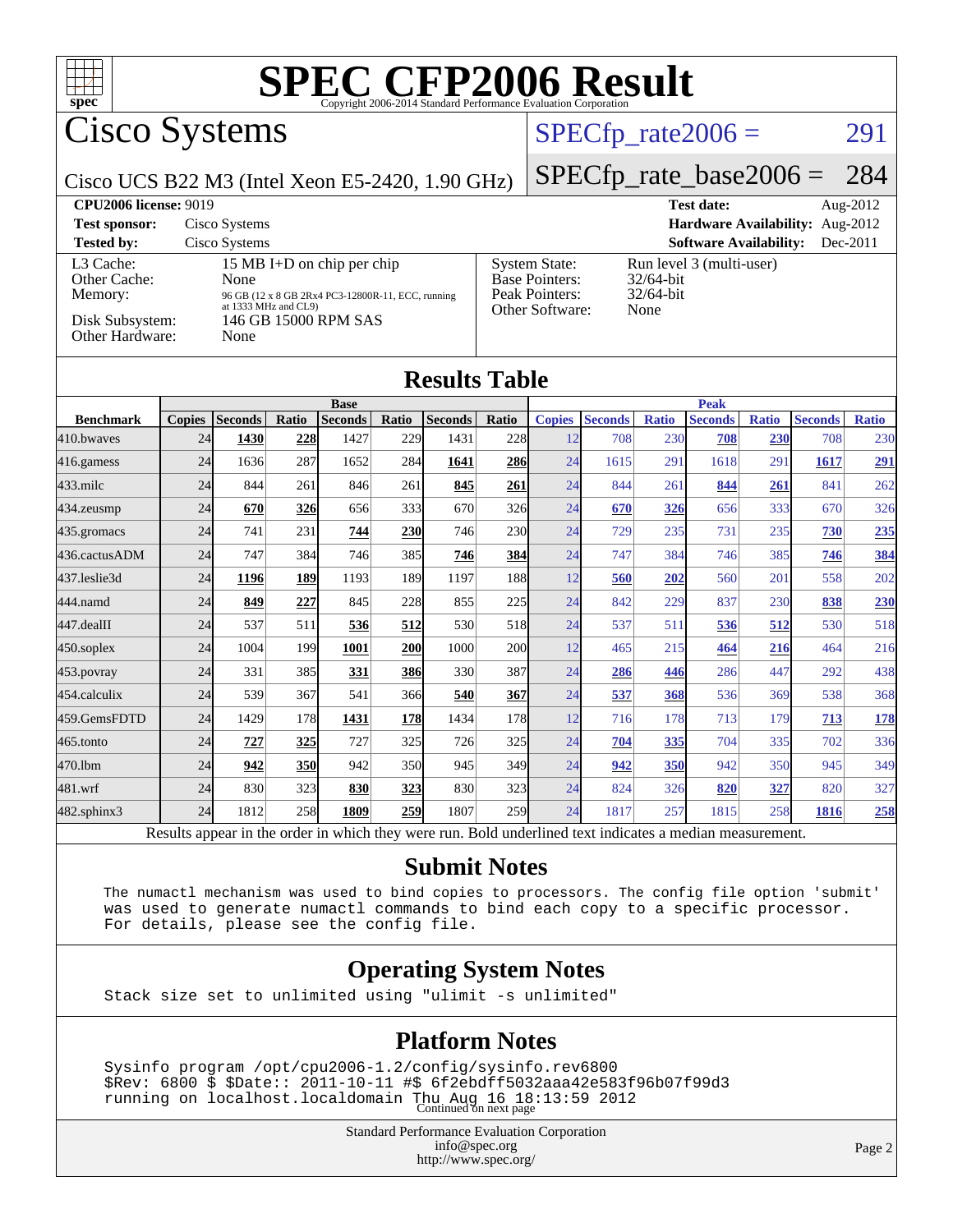

Cisco Systems

 $SPECTp\_rate2006 = 291$ 

[SPECfp\\_rate\\_base2006 =](http://www.spec.org/auto/cpu2006/Docs/result-fields.html#SPECfpratebase2006) 284

Cisco UCS B22 M3 (Intel Xeon E5-2420, 1.90 GHz)

**[CPU2006 license:](http://www.spec.org/auto/cpu2006/Docs/result-fields.html#CPU2006license)** 9019 **[Test date:](http://www.spec.org/auto/cpu2006/Docs/result-fields.html#Testdate)** Aug-2012 **[Test sponsor:](http://www.spec.org/auto/cpu2006/Docs/result-fields.html#Testsponsor)** Cisco Systems **[Hardware Availability:](http://www.spec.org/auto/cpu2006/Docs/result-fields.html#HardwareAvailability)** Aug-2012 **[Tested by:](http://www.spec.org/auto/cpu2006/Docs/result-fields.html#Testedby)** Cisco Systems **[Software Availability:](http://www.spec.org/auto/cpu2006/Docs/result-fields.html#SoftwareAvailability)** Dec-2011

#### **[Platform Notes \(Continued\)](http://www.spec.org/auto/cpu2006/Docs/result-fields.html#PlatformNotes)**

Standard Performance Evaluation Corporation This section contains SUT (System Under Test) info as seen by some common utilities. To remove or add to this section, see: <http://www.spec.org/cpu2006/Docs/config.html#sysinfo> From /proc/cpuinfo model name : Intel(R)  $Xeon(R)$  CPU E5-2420 0 @ 1.90GHz 2 "physical id"s (chips) 24 "processors" cores, siblings (Caution: counting these is hw and system dependent. The following excerpts from /proc/cpuinfo might not be reliable. Use with caution.) cpu cores : 6 siblings : 12 physical 0: cores 0 1 2 3 4 5 physical 1: cores 0 1 2 3 4 5 cache size : 15360 KB From /proc/meminfo<br>MemTotal: 99007344 kB HugePages\_Total: 0<br>Hugepagesize: 2048 kB Hugepagesize: /usr/bin/lsb\_release -d Red Hat Enterprise Linux Server release 6.2 (Santiago) From /etc/\*release\* /etc/\*version\* redhat-release: Red Hat Enterprise Linux Server release 6.2 (Santiago) system-release: Red Hat Enterprise Linux Server release 6.2 (Santiago) system-release-cpe: cpe:/o:redhat:enterprise\_linux:6server:ga:server uname -a: Linux localhost.localdomain 2.6.32-220.el6.x86\_64 #1 SMP Wed Nov 9 08:03:13 EST 2011 x86\_64 x86\_64 x86\_64 GNU/Linux run-level 3 Aug 16 18:11 SPEC is set to: /opt/cpu2006-1.2<br>Filesystem Type Size U Filesystem Type Size Used Avail Use% Mounted on /dev/sda1 ext4 134G 9.9G 118G 8% / Additional information from dmidecode: Memory: 12x 0xCE00 M393B1K70DH0-YK0 8 GB 1600 MHz 2 rank (End of data from sysinfo program)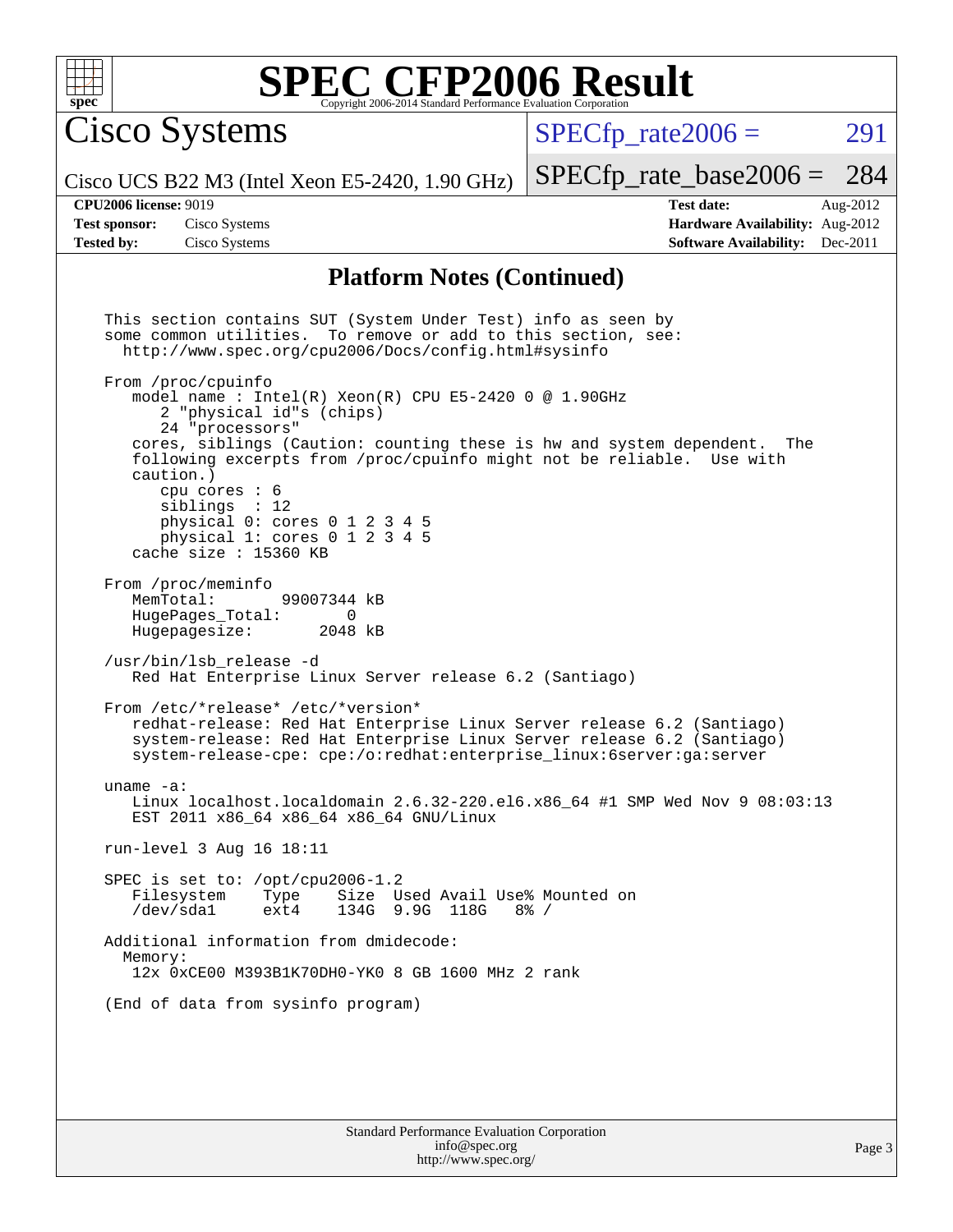

Cisco Systems

 $SPECTp_rate2006 = 291$ 

Cisco UCS B22 M3 (Intel Xeon E5-2420, 1.90 GHz)

[SPECfp\\_rate\\_base2006 =](http://www.spec.org/auto/cpu2006/Docs/result-fields.html#SPECfpratebase2006) 284

**[Tested by:](http://www.spec.org/auto/cpu2006/Docs/result-fields.html#Testedby)** Cisco Systems **[Software Availability:](http://www.spec.org/auto/cpu2006/Docs/result-fields.html#SoftwareAvailability)** Dec-2011

**[CPU2006 license:](http://www.spec.org/auto/cpu2006/Docs/result-fields.html#CPU2006license)** 9019 **[Test date:](http://www.spec.org/auto/cpu2006/Docs/result-fields.html#Testdate)** Aug-2012 **[Test sponsor:](http://www.spec.org/auto/cpu2006/Docs/result-fields.html#Testsponsor)** Cisco Systems **[Hardware Availability:](http://www.spec.org/auto/cpu2006/Docs/result-fields.html#HardwareAvailability)** Aug-2012

#### **[General Notes](http://www.spec.org/auto/cpu2006/Docs/result-fields.html#GeneralNotes)**

Environment variables set by runspec before the start of the run: LD LIBRARY PATH = "/opt/cpu2006-1.2/libs/32:/opt/cpu2006-1.2/libs/64" Intel HT Technology=enable Binaries compiled on a system with 2 X Intel Xeon E5-2690 CPU + 128 GB memory using RHEL 6.2 Transparent Huge Pages enabled with: echo always > /sys/kernel/mm/redhat\_transparent\_hugepage/enabled Filesystem page cache cleared with: echo 1> /proc/sys/vm/drop\_caches

## **[Base Compiler Invocation](http://www.spec.org/auto/cpu2006/Docs/result-fields.html#BaseCompilerInvocation)**

 $C$  benchmarks:<br>icc  $-m64$ 

[C++ benchmarks:](http://www.spec.org/auto/cpu2006/Docs/result-fields.html#CXXbenchmarks) [icpc -m64](http://www.spec.org/cpu2006/results/res2012q3/cpu2006-20120823-24305.flags.html#user_CXXbase_intel_icpc_64bit_bedb90c1146cab66620883ef4f41a67e)

[Fortran benchmarks](http://www.spec.org/auto/cpu2006/Docs/result-fields.html#Fortranbenchmarks): [ifort -m64](http://www.spec.org/cpu2006/results/res2012q3/cpu2006-20120823-24305.flags.html#user_FCbase_intel_ifort_64bit_ee9d0fb25645d0210d97eb0527dcc06e)

[Benchmarks using both Fortran and C](http://www.spec.org/auto/cpu2006/Docs/result-fields.html#BenchmarksusingbothFortranandC): [icc -m64](http://www.spec.org/cpu2006/results/res2012q3/cpu2006-20120823-24305.flags.html#user_CC_FCbase_intel_icc_64bit_0b7121f5ab7cfabee23d88897260401c) [ifort -m64](http://www.spec.org/cpu2006/results/res2012q3/cpu2006-20120823-24305.flags.html#user_CC_FCbase_intel_ifort_64bit_ee9d0fb25645d0210d97eb0527dcc06e)

#### **[Base Portability Flags](http://www.spec.org/auto/cpu2006/Docs/result-fields.html#BasePortabilityFlags)**

| 410.bwaves: -DSPEC CPU LP64                 |                                                                |
|---------------------------------------------|----------------------------------------------------------------|
| 416.gamess: -DSPEC_CPU_LP64                 |                                                                |
| 433.milc: -DSPEC CPU LP64                   |                                                                |
| 434.zeusmp: - DSPEC_CPU_LP64                |                                                                |
| 435.gromacs: -DSPEC_CPU_LP64 -nofor_main    |                                                                |
| 436.cactusADM: -DSPEC CPU LP64 -nofor main  |                                                                |
| 437.leslie3d: -DSPEC CPU LP64               |                                                                |
| 444.namd: -DSPEC CPU LP64                   |                                                                |
| 447.dealII: -DSPEC_CPU LP64                 |                                                                |
| 450.soplex: -DSPEC_CPU_LP64                 |                                                                |
| 453.povray: -DSPEC_CPU_LP64                 |                                                                |
| 454.calculix: - DSPEC CPU LP64 - nofor main |                                                                |
| 459. GemsFDTD: - DSPEC CPU LP64             |                                                                |
| 465.tonto: - DSPEC CPU LP64                 |                                                                |
| 470.1bm: - DSPEC_CPU LP64                   |                                                                |
|                                             | 481.wrf: -DSPEC CPU_LP64 -DSPEC_CPU_CASE_FLAG -DSPEC_CPU_LINUX |
| 482.sphinx3: -DSPEC_CPU_LP64                |                                                                |
|                                             |                                                                |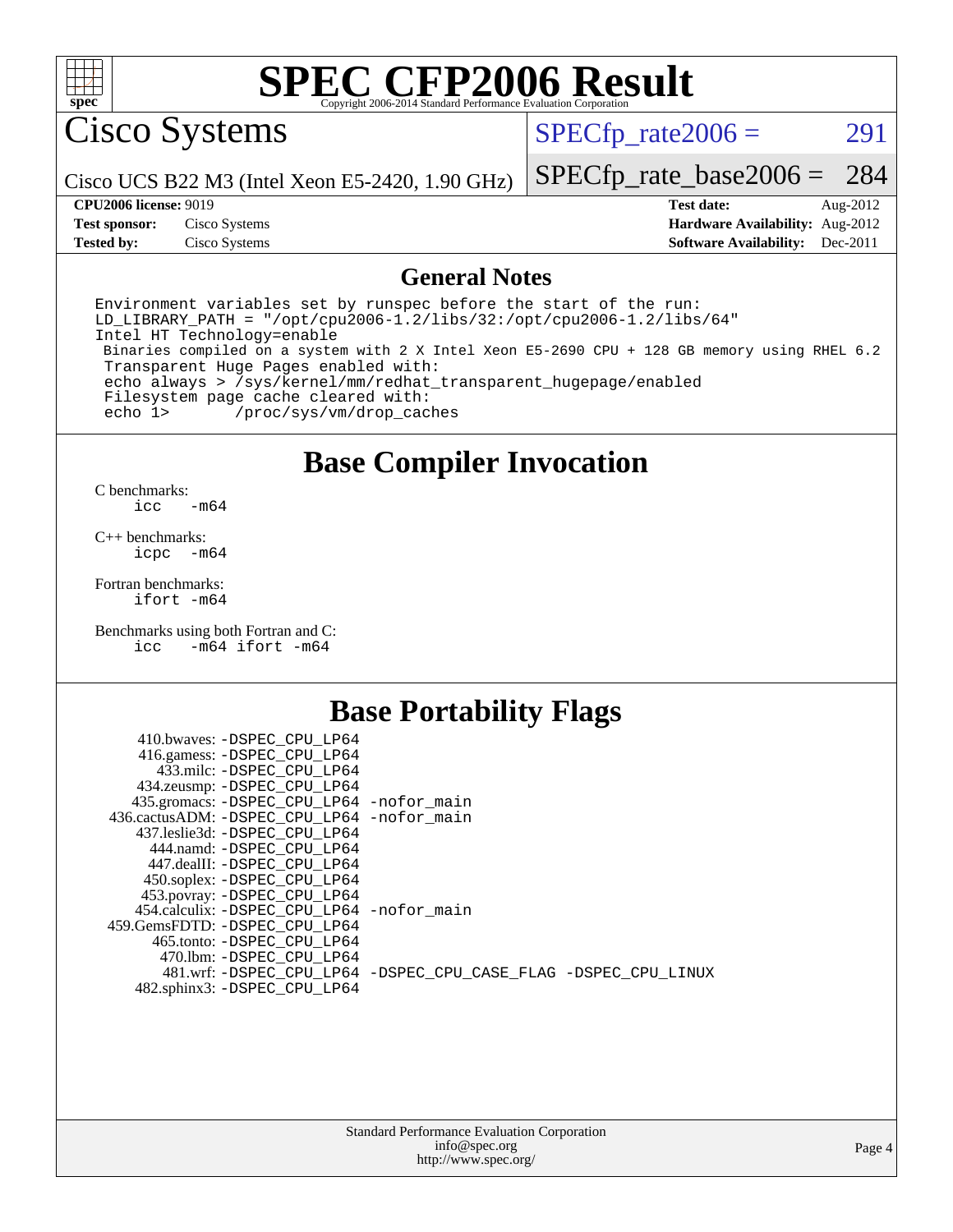

Cisco Systems

 $SPECTp\_rate2006 = 291$ 

Cisco UCS B22 M3 (Intel Xeon E5-2420, 1.90 GHz)

**[Tested by:](http://www.spec.org/auto/cpu2006/Docs/result-fields.html#Testedby)** Cisco Systems **[Software Availability:](http://www.spec.org/auto/cpu2006/Docs/result-fields.html#SoftwareAvailability)** Dec-2011

**[CPU2006 license:](http://www.spec.org/auto/cpu2006/Docs/result-fields.html#CPU2006license)** 9019 **[Test date:](http://www.spec.org/auto/cpu2006/Docs/result-fields.html#Testdate)** Aug-2012 **[Test sponsor:](http://www.spec.org/auto/cpu2006/Docs/result-fields.html#Testsponsor)** Cisco Systems **[Hardware Availability:](http://www.spec.org/auto/cpu2006/Docs/result-fields.html#HardwareAvailability)** Aug-2012

[SPECfp\\_rate\\_base2006 =](http://www.spec.org/auto/cpu2006/Docs/result-fields.html#SPECfpratebase2006) 284

## **[Base Optimization Flags](http://www.spec.org/auto/cpu2006/Docs/result-fields.html#BaseOptimizationFlags)**

[C benchmarks](http://www.spec.org/auto/cpu2006/Docs/result-fields.html#Cbenchmarks): [-xAVX](http://www.spec.org/cpu2006/results/res2012q3/cpu2006-20120823-24305.flags.html#user_CCbase_f-xAVX) [-ipo](http://www.spec.org/cpu2006/results/res2012q3/cpu2006-20120823-24305.flags.html#user_CCbase_f-ipo) [-O3](http://www.spec.org/cpu2006/results/res2012q3/cpu2006-20120823-24305.flags.html#user_CCbase_f-O3) [-no-prec-div](http://www.spec.org/cpu2006/results/res2012q3/cpu2006-20120823-24305.flags.html#user_CCbase_f-no-prec-div) [-static](http://www.spec.org/cpu2006/results/res2012q3/cpu2006-20120823-24305.flags.html#user_CCbase_f-static) [-opt-prefetch](http://www.spec.org/cpu2006/results/res2012q3/cpu2006-20120823-24305.flags.html#user_CCbase_f-opt-prefetch) [-auto-p32](http://www.spec.org/cpu2006/results/res2012q3/cpu2006-20120823-24305.flags.html#user_CCbase_f-auto-p32) [-ansi-alias](http://www.spec.org/cpu2006/results/res2012q3/cpu2006-20120823-24305.flags.html#user_CCbase_f-ansi-alias) [-opt-mem-layout-trans=3](http://www.spec.org/cpu2006/results/res2012q3/cpu2006-20120823-24305.flags.html#user_CCbase_f-opt-mem-layout-trans_a7b82ad4bd7abf52556d4961a2ae94d5) [C++ benchmarks:](http://www.spec.org/auto/cpu2006/Docs/result-fields.html#CXXbenchmarks) [-xAVX](http://www.spec.org/cpu2006/results/res2012q3/cpu2006-20120823-24305.flags.html#user_CXXbase_f-xAVX) [-ipo](http://www.spec.org/cpu2006/results/res2012q3/cpu2006-20120823-24305.flags.html#user_CXXbase_f-ipo) [-O3](http://www.spec.org/cpu2006/results/res2012q3/cpu2006-20120823-24305.flags.html#user_CXXbase_f-O3) [-no-prec-div](http://www.spec.org/cpu2006/results/res2012q3/cpu2006-20120823-24305.flags.html#user_CXXbase_f-no-prec-div) [-static](http://www.spec.org/cpu2006/results/res2012q3/cpu2006-20120823-24305.flags.html#user_CXXbase_f-static) [-opt-prefetch](http://www.spec.org/cpu2006/results/res2012q3/cpu2006-20120823-24305.flags.html#user_CXXbase_f-opt-prefetch) [-auto-p32](http://www.spec.org/cpu2006/results/res2012q3/cpu2006-20120823-24305.flags.html#user_CXXbase_f-auto-p32) [-ansi-alias](http://www.spec.org/cpu2006/results/res2012q3/cpu2006-20120823-24305.flags.html#user_CXXbase_f-ansi-alias) [-opt-mem-layout-trans=3](http://www.spec.org/cpu2006/results/res2012q3/cpu2006-20120823-24305.flags.html#user_CXXbase_f-opt-mem-layout-trans_a7b82ad4bd7abf52556d4961a2ae94d5) [Fortran benchmarks](http://www.spec.org/auto/cpu2006/Docs/result-fields.html#Fortranbenchmarks): [-xAVX](http://www.spec.org/cpu2006/results/res2012q3/cpu2006-20120823-24305.flags.html#user_FCbase_f-xAVX) [-ipo](http://www.spec.org/cpu2006/results/res2012q3/cpu2006-20120823-24305.flags.html#user_FCbase_f-ipo) [-O3](http://www.spec.org/cpu2006/results/res2012q3/cpu2006-20120823-24305.flags.html#user_FCbase_f-O3) [-no-prec-div](http://www.spec.org/cpu2006/results/res2012q3/cpu2006-20120823-24305.flags.html#user_FCbase_f-no-prec-div) [-static](http://www.spec.org/cpu2006/results/res2012q3/cpu2006-20120823-24305.flags.html#user_FCbase_f-static) [-opt-prefetch](http://www.spec.org/cpu2006/results/res2012q3/cpu2006-20120823-24305.flags.html#user_FCbase_f-opt-prefetch) [Benchmarks using both Fortran and C](http://www.spec.org/auto/cpu2006/Docs/result-fields.html#BenchmarksusingbothFortranandC): [-xAVX](http://www.spec.org/cpu2006/results/res2012q3/cpu2006-20120823-24305.flags.html#user_CC_FCbase_f-xAVX) [-ipo](http://www.spec.org/cpu2006/results/res2012q3/cpu2006-20120823-24305.flags.html#user_CC_FCbase_f-ipo) [-O3](http://www.spec.org/cpu2006/results/res2012q3/cpu2006-20120823-24305.flags.html#user_CC_FCbase_f-O3) [-no-prec-div](http://www.spec.org/cpu2006/results/res2012q3/cpu2006-20120823-24305.flags.html#user_CC_FCbase_f-no-prec-div) [-static](http://www.spec.org/cpu2006/results/res2012q3/cpu2006-20120823-24305.flags.html#user_CC_FCbase_f-static) [-opt-prefetch](http://www.spec.org/cpu2006/results/res2012q3/cpu2006-20120823-24305.flags.html#user_CC_FCbase_f-opt-prefetch) [-auto-p32](http://www.spec.org/cpu2006/results/res2012q3/cpu2006-20120823-24305.flags.html#user_CC_FCbase_f-auto-p32) [-ansi-alias](http://www.spec.org/cpu2006/results/res2012q3/cpu2006-20120823-24305.flags.html#user_CC_FCbase_f-ansi-alias) [-opt-mem-layout-trans=3](http://www.spec.org/cpu2006/results/res2012q3/cpu2006-20120823-24305.flags.html#user_CC_FCbase_f-opt-mem-layout-trans_a7b82ad4bd7abf52556d4961a2ae94d5)

## **[Peak Compiler Invocation](http://www.spec.org/auto/cpu2006/Docs/result-fields.html#PeakCompilerInvocation)**

[C benchmarks \(except as noted below\)](http://www.spec.org/auto/cpu2006/Docs/result-fields.html#Cbenchmarksexceptasnotedbelow):  $\text{icc}$  -m64

482.sphinx3: [icc -m32](http://www.spec.org/cpu2006/results/res2012q3/cpu2006-20120823-24305.flags.html#user_peakCCLD482_sphinx3_intel_icc_a6a621f8d50482236b970c6ac5f55f93)

[C++ benchmarks \(except as noted below\):](http://www.spec.org/auto/cpu2006/Docs/result-fields.html#CXXbenchmarksexceptasnotedbelow) [icpc -m64](http://www.spec.org/cpu2006/results/res2012q3/cpu2006-20120823-24305.flags.html#user_CXXpeak_intel_icpc_64bit_bedb90c1146cab66620883ef4f41a67e)

450.soplex: [icpc -m32](http://www.spec.org/cpu2006/results/res2012q3/cpu2006-20120823-24305.flags.html#user_peakCXXLD450_soplex_intel_icpc_4e5a5ef1a53fd332b3c49e69c3330699)

[Fortran benchmarks](http://www.spec.org/auto/cpu2006/Docs/result-fields.html#Fortranbenchmarks): [ifort -m64](http://www.spec.org/cpu2006/results/res2012q3/cpu2006-20120823-24305.flags.html#user_FCpeak_intel_ifort_64bit_ee9d0fb25645d0210d97eb0527dcc06e)

[Benchmarks using both Fortran and C](http://www.spec.org/auto/cpu2006/Docs/result-fields.html#BenchmarksusingbothFortranandC): [icc -m64](http://www.spec.org/cpu2006/results/res2012q3/cpu2006-20120823-24305.flags.html#user_CC_FCpeak_intel_icc_64bit_0b7121f5ab7cfabee23d88897260401c) [ifort -m64](http://www.spec.org/cpu2006/results/res2012q3/cpu2006-20120823-24305.flags.html#user_CC_FCpeak_intel_ifort_64bit_ee9d0fb25645d0210d97eb0527dcc06e)

## **[Peak Portability Flags](http://www.spec.org/auto/cpu2006/Docs/result-fields.html#PeakPortabilityFlags)**

 410.bwaves: [-DSPEC\\_CPU\\_LP64](http://www.spec.org/cpu2006/results/res2012q3/cpu2006-20120823-24305.flags.html#suite_peakPORTABILITY410_bwaves_DSPEC_CPU_LP64) 416.gamess: [-DSPEC\\_CPU\\_LP64](http://www.spec.org/cpu2006/results/res2012q3/cpu2006-20120823-24305.flags.html#suite_peakPORTABILITY416_gamess_DSPEC_CPU_LP64) 433.milc: [-DSPEC\\_CPU\\_LP64](http://www.spec.org/cpu2006/results/res2012q3/cpu2006-20120823-24305.flags.html#suite_peakPORTABILITY433_milc_DSPEC_CPU_LP64) 434.zeusmp: [-DSPEC\\_CPU\\_LP64](http://www.spec.org/cpu2006/results/res2012q3/cpu2006-20120823-24305.flags.html#suite_peakPORTABILITY434_zeusmp_DSPEC_CPU_LP64) 435.gromacs: [-DSPEC\\_CPU\\_LP64](http://www.spec.org/cpu2006/results/res2012q3/cpu2006-20120823-24305.flags.html#suite_peakPORTABILITY435_gromacs_DSPEC_CPU_LP64) [-nofor\\_main](http://www.spec.org/cpu2006/results/res2012q3/cpu2006-20120823-24305.flags.html#user_peakLDPORTABILITY435_gromacs_f-nofor_main) 436.cactusADM: [-DSPEC\\_CPU\\_LP64](http://www.spec.org/cpu2006/results/res2012q3/cpu2006-20120823-24305.flags.html#suite_peakPORTABILITY436_cactusADM_DSPEC_CPU_LP64) [-nofor\\_main](http://www.spec.org/cpu2006/results/res2012q3/cpu2006-20120823-24305.flags.html#user_peakLDPORTABILITY436_cactusADM_f-nofor_main) 437.leslie3d: [-DSPEC\\_CPU\\_LP64](http://www.spec.org/cpu2006/results/res2012q3/cpu2006-20120823-24305.flags.html#suite_peakPORTABILITY437_leslie3d_DSPEC_CPU_LP64) 444.namd: [-DSPEC\\_CPU\\_LP64](http://www.spec.org/cpu2006/results/res2012q3/cpu2006-20120823-24305.flags.html#suite_peakPORTABILITY444_namd_DSPEC_CPU_LP64) 447.dealII: [-DSPEC\\_CPU\\_LP64](http://www.spec.org/cpu2006/results/res2012q3/cpu2006-20120823-24305.flags.html#suite_peakPORTABILITY447_dealII_DSPEC_CPU_LP64) 453.povray: [-DSPEC\\_CPU\\_LP64](http://www.spec.org/cpu2006/results/res2012q3/cpu2006-20120823-24305.flags.html#suite_peakPORTABILITY453_povray_DSPEC_CPU_LP64)

Continued on next page

Standard Performance Evaluation Corporation [info@spec.org](mailto:info@spec.org) <http://www.spec.org/>

Page 5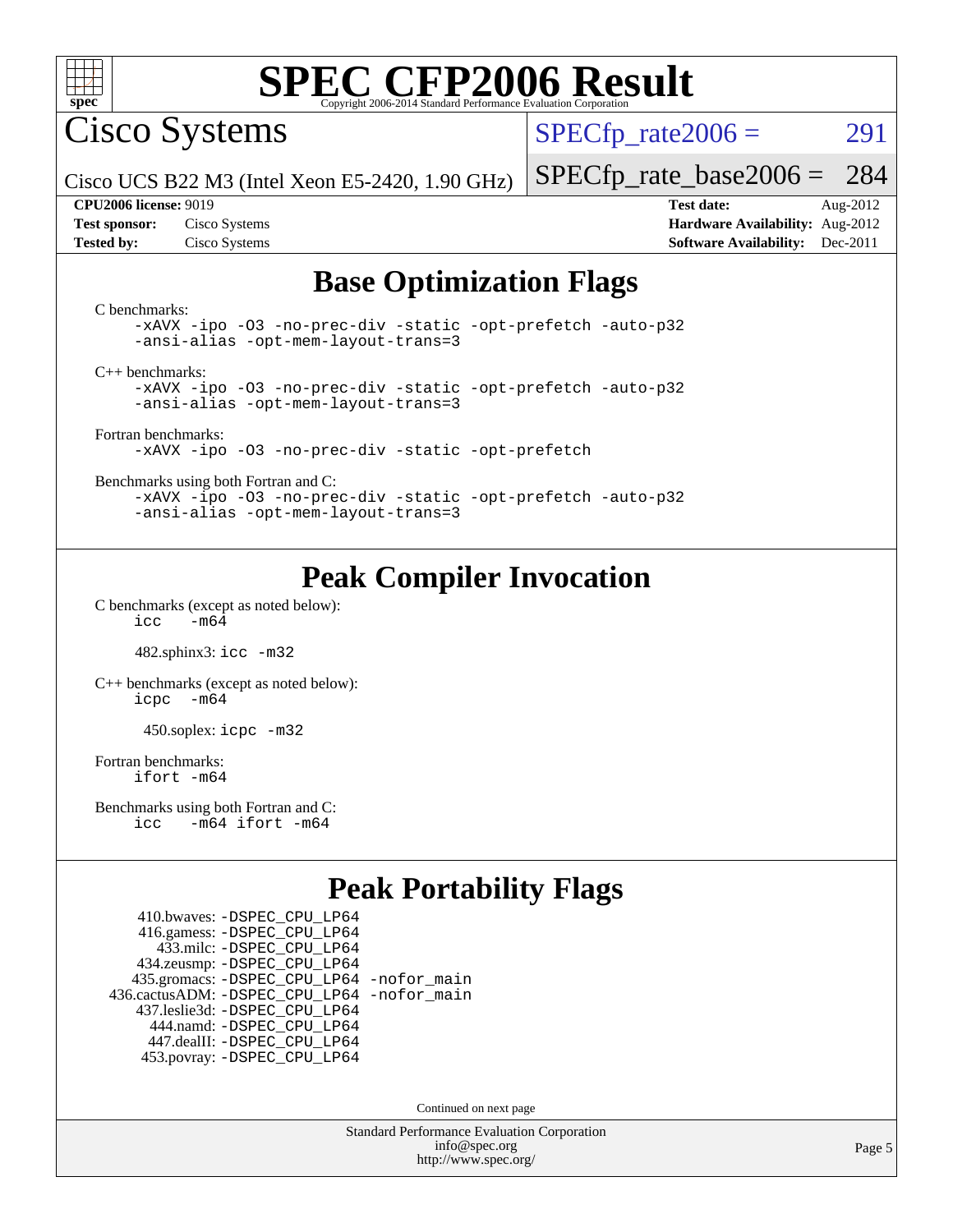

Cisco Systems

 $SPECTp\_rate2006 = 291$ 

Cisco UCS B22 M3 (Intel Xeon E5-2420, 1.90 GHz)

[SPECfp\\_rate\\_base2006 =](http://www.spec.org/auto/cpu2006/Docs/result-fields.html#SPECfpratebase2006) 284

**[CPU2006 license:](http://www.spec.org/auto/cpu2006/Docs/result-fields.html#CPU2006license)** 9019 **[Test date:](http://www.spec.org/auto/cpu2006/Docs/result-fields.html#Testdate)** Aug-2012 **[Test sponsor:](http://www.spec.org/auto/cpu2006/Docs/result-fields.html#Testsponsor)** Cisco Systems **[Hardware Availability:](http://www.spec.org/auto/cpu2006/Docs/result-fields.html#HardwareAvailability)** Aug-2012 **[Tested by:](http://www.spec.org/auto/cpu2006/Docs/result-fields.html#Testedby)** Cisco Systems **[Software Availability:](http://www.spec.org/auto/cpu2006/Docs/result-fields.html#SoftwareAvailability)** Dec-2011

## **[Peak Portability Flags \(Continued\)](http://www.spec.org/auto/cpu2006/Docs/result-fields.html#PeakPortabilityFlags)**

 454.calculix: [-DSPEC\\_CPU\\_LP64](http://www.spec.org/cpu2006/results/res2012q3/cpu2006-20120823-24305.flags.html#suite_peakPORTABILITY454_calculix_DSPEC_CPU_LP64) [-nofor\\_main](http://www.spec.org/cpu2006/results/res2012q3/cpu2006-20120823-24305.flags.html#user_peakLDPORTABILITY454_calculix_f-nofor_main) 465.tonto: [-DSPEC\\_CPU\\_LP64](http://www.spec.org/cpu2006/results/res2012q3/cpu2006-20120823-24305.flags.html#suite_peakPORTABILITY465_tonto_DSPEC_CPU_LP64) 470.lbm: [-DSPEC\\_CPU\\_LP64](http://www.spec.org/cpu2006/results/res2012q3/cpu2006-20120823-24305.flags.html#suite_peakPORTABILITY470_lbm_DSPEC_CPU_LP64) 481.wrf: [-DSPEC\\_CPU\\_LP64](http://www.spec.org/cpu2006/results/res2012q3/cpu2006-20120823-24305.flags.html#suite_peakPORTABILITY481_wrf_DSPEC_CPU_LP64) [-DSPEC\\_CPU\\_CASE\\_FLAG](http://www.spec.org/cpu2006/results/res2012q3/cpu2006-20120823-24305.flags.html#b481.wrf_peakCPORTABILITY_DSPEC_CPU_CASE_FLAG) [-DSPEC\\_CPU\\_LINUX](http://www.spec.org/cpu2006/results/res2012q3/cpu2006-20120823-24305.flags.html#b481.wrf_peakCPORTABILITY_DSPEC_CPU_LINUX)

## **[Peak Optimization Flags](http://www.spec.org/auto/cpu2006/Docs/result-fields.html#PeakOptimizationFlags)**

[C benchmarks](http://www.spec.org/auto/cpu2006/Docs/result-fields.html#Cbenchmarks):

 433.milc: [-xAVX](http://www.spec.org/cpu2006/results/res2012q3/cpu2006-20120823-24305.flags.html#user_peakPASS2_CFLAGSPASS2_LDFLAGS433_milc_f-xAVX)(pass 2) [-prof-gen](http://www.spec.org/cpu2006/results/res2012q3/cpu2006-20120823-24305.flags.html#user_peakPASS1_CFLAGSPASS1_LDFLAGS433_milc_prof_gen_e43856698f6ca7b7e442dfd80e94a8fc)(pass 1) [-ipo](http://www.spec.org/cpu2006/results/res2012q3/cpu2006-20120823-24305.flags.html#user_peakPASS2_CFLAGSPASS2_LDFLAGS433_milc_f-ipo)(pass 2) [-O3](http://www.spec.org/cpu2006/results/res2012q3/cpu2006-20120823-24305.flags.html#user_peakPASS2_CFLAGSPASS2_LDFLAGS433_milc_f-O3)(pass 2) [-no-prec-div](http://www.spec.org/cpu2006/results/res2012q3/cpu2006-20120823-24305.flags.html#user_peakPASS2_CFLAGSPASS2_LDFLAGS433_milc_f-no-prec-div)(pass 2) [-prof-use](http://www.spec.org/cpu2006/results/res2012q3/cpu2006-20120823-24305.flags.html#user_peakPASS2_CFLAGSPASS2_LDFLAGS433_milc_prof_use_bccf7792157ff70d64e32fe3e1250b55)(pass 2) [-static](http://www.spec.org/cpu2006/results/res2012q3/cpu2006-20120823-24305.flags.html#user_peakOPTIMIZE433_milc_f-static) [-auto-ilp32](http://www.spec.org/cpu2006/results/res2012q3/cpu2006-20120823-24305.flags.html#user_peakCOPTIMIZE433_milc_f-auto-ilp32) [-opt-mem-layout-trans=3](http://www.spec.org/cpu2006/results/res2012q3/cpu2006-20120823-24305.flags.html#user_peakCOPTIMIZE433_milc_f-opt-mem-layout-trans_a7b82ad4bd7abf52556d4961a2ae94d5)

 $470$ .lbm: basepeak = yes

 482.sphinx3: [-xSSE4.2](http://www.spec.org/cpu2006/results/res2012q3/cpu2006-20120823-24305.flags.html#user_peakOPTIMIZE482_sphinx3_f-xSSE42_f91528193cf0b216347adb8b939d4107) [-ipo](http://www.spec.org/cpu2006/results/res2012q3/cpu2006-20120823-24305.flags.html#user_peakOPTIMIZE482_sphinx3_f-ipo) [-O3](http://www.spec.org/cpu2006/results/res2012q3/cpu2006-20120823-24305.flags.html#user_peakOPTIMIZE482_sphinx3_f-O3) [-no-prec-div](http://www.spec.org/cpu2006/results/res2012q3/cpu2006-20120823-24305.flags.html#user_peakOPTIMIZE482_sphinx3_f-no-prec-div) [-opt-prefetch](http://www.spec.org/cpu2006/results/res2012q3/cpu2006-20120823-24305.flags.html#user_peakOPTIMIZE482_sphinx3_f-opt-prefetch) [-static](http://www.spec.org/cpu2006/results/res2012q3/cpu2006-20120823-24305.flags.html#user_peakOPTIMIZE482_sphinx3_f-static) [-unroll2](http://www.spec.org/cpu2006/results/res2012q3/cpu2006-20120823-24305.flags.html#user_peakCOPTIMIZE482_sphinx3_f-unroll_784dae83bebfb236979b41d2422d7ec2)

[C++ benchmarks:](http://www.spec.org/auto/cpu2006/Docs/result-fields.html#CXXbenchmarks)

444.namd:  $-xAVX(pass 2)$  $-xAVX(pass 2)$  [-prof-gen](http://www.spec.org/cpu2006/results/res2012q3/cpu2006-20120823-24305.flags.html#user_peakPASS1_CXXFLAGSPASS1_LDFLAGS444_namd_prof_gen_e43856698f6ca7b7e442dfd80e94a8fc)(pass 1) [-ipo](http://www.spec.org/cpu2006/results/res2012q3/cpu2006-20120823-24305.flags.html#user_peakPASS2_CXXFLAGSPASS2_LDFLAGS444_namd_f-ipo)(pass 2) [-O3](http://www.spec.org/cpu2006/results/res2012q3/cpu2006-20120823-24305.flags.html#user_peakPASS2_CXXFLAGSPASS2_LDFLAGS444_namd_f-O3)(pass 2) [-no-prec-div](http://www.spec.org/cpu2006/results/res2012q3/cpu2006-20120823-24305.flags.html#user_peakPASS2_CXXFLAGSPASS2_LDFLAGS444_namd_f-no-prec-div)(pass 2) [-prof-use](http://www.spec.org/cpu2006/results/res2012q3/cpu2006-20120823-24305.flags.html#user_peakPASS2_CXXFLAGSPASS2_LDFLAGS444_namd_prof_use_bccf7792157ff70d64e32fe3e1250b55)(pass 2) [-fno-alias](http://www.spec.org/cpu2006/results/res2012q3/cpu2006-20120823-24305.flags.html#user_peakCXXOPTIMIZE444_namd_f-no-alias_694e77f6c5a51e658e82ccff53a9e63a) [-auto-ilp32](http://www.spec.org/cpu2006/results/res2012q3/cpu2006-20120823-24305.flags.html#user_peakCXXOPTIMIZE444_namd_f-auto-ilp32)

 $447$ .dealII: basepeak = yes

 $450$ .soplex:  $-x$ AVX(pass 2)  $-p$ rof-gen(pass 1)  $-i$ po(pass 2)  $-03$ (pass 2) [-no-prec-div](http://www.spec.org/cpu2006/results/res2012q3/cpu2006-20120823-24305.flags.html#user_peakPASS2_CXXFLAGSPASS2_LDFLAGS450_soplex_f-no-prec-div)(pass 2) [-prof-use](http://www.spec.org/cpu2006/results/res2012q3/cpu2006-20120823-24305.flags.html#user_peakPASS2_CXXFLAGSPASS2_LDFLAGS450_soplex_prof_use_bccf7792157ff70d64e32fe3e1250b55)(pass 2) [-opt-malloc-options=3](http://www.spec.org/cpu2006/results/res2012q3/cpu2006-20120823-24305.flags.html#user_peakOPTIMIZE450_soplex_f-opt-malloc-options_13ab9b803cf986b4ee62f0a5998c2238)

 453.povray: [-xAVX](http://www.spec.org/cpu2006/results/res2012q3/cpu2006-20120823-24305.flags.html#user_peakPASS2_CXXFLAGSPASS2_LDFLAGS453_povray_f-xAVX)(pass 2) [-prof-gen](http://www.spec.org/cpu2006/results/res2012q3/cpu2006-20120823-24305.flags.html#user_peakPASS1_CXXFLAGSPASS1_LDFLAGS453_povray_prof_gen_e43856698f6ca7b7e442dfd80e94a8fc)(pass 1) [-ipo](http://www.spec.org/cpu2006/results/res2012q3/cpu2006-20120823-24305.flags.html#user_peakPASS2_CXXFLAGSPASS2_LDFLAGS453_povray_f-ipo)(pass 2) [-O3](http://www.spec.org/cpu2006/results/res2012q3/cpu2006-20120823-24305.flags.html#user_peakPASS2_CXXFLAGSPASS2_LDFLAGS453_povray_f-O3)(pass 2) [-no-prec-div](http://www.spec.org/cpu2006/results/res2012q3/cpu2006-20120823-24305.flags.html#user_peakPASS2_CXXFLAGSPASS2_LDFLAGS453_povray_f-no-prec-div)(pass 2) [-prof-use](http://www.spec.org/cpu2006/results/res2012q3/cpu2006-20120823-24305.flags.html#user_peakPASS2_CXXFLAGSPASS2_LDFLAGS453_povray_prof_use_bccf7792157ff70d64e32fe3e1250b55)(pass 2) [-auto-ilp32](http://www.spec.org/cpu2006/results/res2012q3/cpu2006-20120823-24305.flags.html#user_peakCXXOPTIMIZE453_povray_f-auto-ilp32) [-opt-mem-layout-trans=3](http://www.spec.org/cpu2006/results/res2012q3/cpu2006-20120823-24305.flags.html#user_peakCXXOPTIMIZE453_povray_f-opt-mem-layout-trans_a7b82ad4bd7abf52556d4961a2ae94d5)

[Fortran benchmarks](http://www.spec.org/auto/cpu2006/Docs/result-fields.html#Fortranbenchmarks):

 410.bwaves: [-xAVX](http://www.spec.org/cpu2006/results/res2012q3/cpu2006-20120823-24305.flags.html#user_peakPASS2_FFLAGSPASS2_LDFLAGS410_bwaves_f-xAVX)(pass 2) [-prof-gen](http://www.spec.org/cpu2006/results/res2012q3/cpu2006-20120823-24305.flags.html#user_peakPASS1_FFLAGSPASS1_LDFLAGS410_bwaves_prof_gen_e43856698f6ca7b7e442dfd80e94a8fc)(pass 1) [-ipo](http://www.spec.org/cpu2006/results/res2012q3/cpu2006-20120823-24305.flags.html#user_peakPASS2_FFLAGSPASS2_LDFLAGS410_bwaves_f-ipo)(pass 2) [-O3](http://www.spec.org/cpu2006/results/res2012q3/cpu2006-20120823-24305.flags.html#user_peakPASS2_FFLAGSPASS2_LDFLAGS410_bwaves_f-O3)(pass 2) [-no-prec-div](http://www.spec.org/cpu2006/results/res2012q3/cpu2006-20120823-24305.flags.html#user_peakPASS2_FFLAGSPASS2_LDFLAGS410_bwaves_f-no-prec-div)(pass 2) [-prof-use](http://www.spec.org/cpu2006/results/res2012q3/cpu2006-20120823-24305.flags.html#user_peakPASS2_FFLAGSPASS2_LDFLAGS410_bwaves_prof_use_bccf7792157ff70d64e32fe3e1250b55)(pass 2) [-static](http://www.spec.org/cpu2006/results/res2012q3/cpu2006-20120823-24305.flags.html#user_peakOPTIMIZE410_bwaves_f-static)

 416.gamess: [-xAVX](http://www.spec.org/cpu2006/results/res2012q3/cpu2006-20120823-24305.flags.html#user_peakPASS2_FFLAGSPASS2_LDFLAGS416_gamess_f-xAVX)(pass 2) [-prof-gen](http://www.spec.org/cpu2006/results/res2012q3/cpu2006-20120823-24305.flags.html#user_peakPASS1_FFLAGSPASS1_LDFLAGS416_gamess_prof_gen_e43856698f6ca7b7e442dfd80e94a8fc)(pass 1) [-ipo](http://www.spec.org/cpu2006/results/res2012q3/cpu2006-20120823-24305.flags.html#user_peakPASS2_FFLAGSPASS2_LDFLAGS416_gamess_f-ipo)(pass 2) [-O3](http://www.spec.org/cpu2006/results/res2012q3/cpu2006-20120823-24305.flags.html#user_peakPASS2_FFLAGSPASS2_LDFLAGS416_gamess_f-O3)(pass 2) [-no-prec-div](http://www.spec.org/cpu2006/results/res2012q3/cpu2006-20120823-24305.flags.html#user_peakPASS2_FFLAGSPASS2_LDFLAGS416_gamess_f-no-prec-div)(pass 2) [-prof-use](http://www.spec.org/cpu2006/results/res2012q3/cpu2006-20120823-24305.flags.html#user_peakPASS2_FFLAGSPASS2_LDFLAGS416_gamess_prof_use_bccf7792157ff70d64e32fe3e1250b55)(pass 2) [-unroll2](http://www.spec.org/cpu2006/results/res2012q3/cpu2006-20120823-24305.flags.html#user_peakOPTIMIZE416_gamess_f-unroll_784dae83bebfb236979b41d2422d7ec2) [-inline-level=0](http://www.spec.org/cpu2006/results/res2012q3/cpu2006-20120823-24305.flags.html#user_peakOPTIMIZE416_gamess_f-inline-level_318d07a09274ad25e8d15dbfaa68ba50) [-scalar-rep-](http://www.spec.org/cpu2006/results/res2012q3/cpu2006-20120823-24305.flags.html#user_peakOPTIMIZE416_gamess_f-disablescalarrep_abbcad04450fb118e4809c81d83c8a1d) [-static](http://www.spec.org/cpu2006/results/res2012q3/cpu2006-20120823-24305.flags.html#user_peakOPTIMIZE416_gamess_f-static)

434.zeusmp: basepeak = yes

437.leslie3d: [-xAVX](http://www.spec.org/cpu2006/results/res2012q3/cpu2006-20120823-24305.flags.html#user_peakOPTIMIZE437_leslie3d_f-xAVX) [-ipo](http://www.spec.org/cpu2006/results/res2012q3/cpu2006-20120823-24305.flags.html#user_peakOPTIMIZE437_leslie3d_f-ipo) [-O3](http://www.spec.org/cpu2006/results/res2012q3/cpu2006-20120823-24305.flags.html#user_peakOPTIMIZE437_leslie3d_f-O3) [-no-prec-div](http://www.spec.org/cpu2006/results/res2012q3/cpu2006-20120823-24305.flags.html#user_peakOPTIMIZE437_leslie3d_f-no-prec-div) [-static](http://www.spec.org/cpu2006/results/res2012q3/cpu2006-20120823-24305.flags.html#user_peakOPTIMIZE437_leslie3d_f-static) [-opt-prefetch](http://www.spec.org/cpu2006/results/res2012q3/cpu2006-20120823-24305.flags.html#user_peakOPTIMIZE437_leslie3d_f-opt-prefetch)

```
 459.GemsFDTD: -xAVX(pass 2) -prof-gen(pass 1) -ipo(pass 2) -O3(pass 2)
  -no-prec-div(pass 2) -prof-use(pass 2) -opt-malloc-options=3
```
Continued on next page

Standard Performance Evaluation Corporation [info@spec.org](mailto:info@spec.org) <http://www.spec.org/>